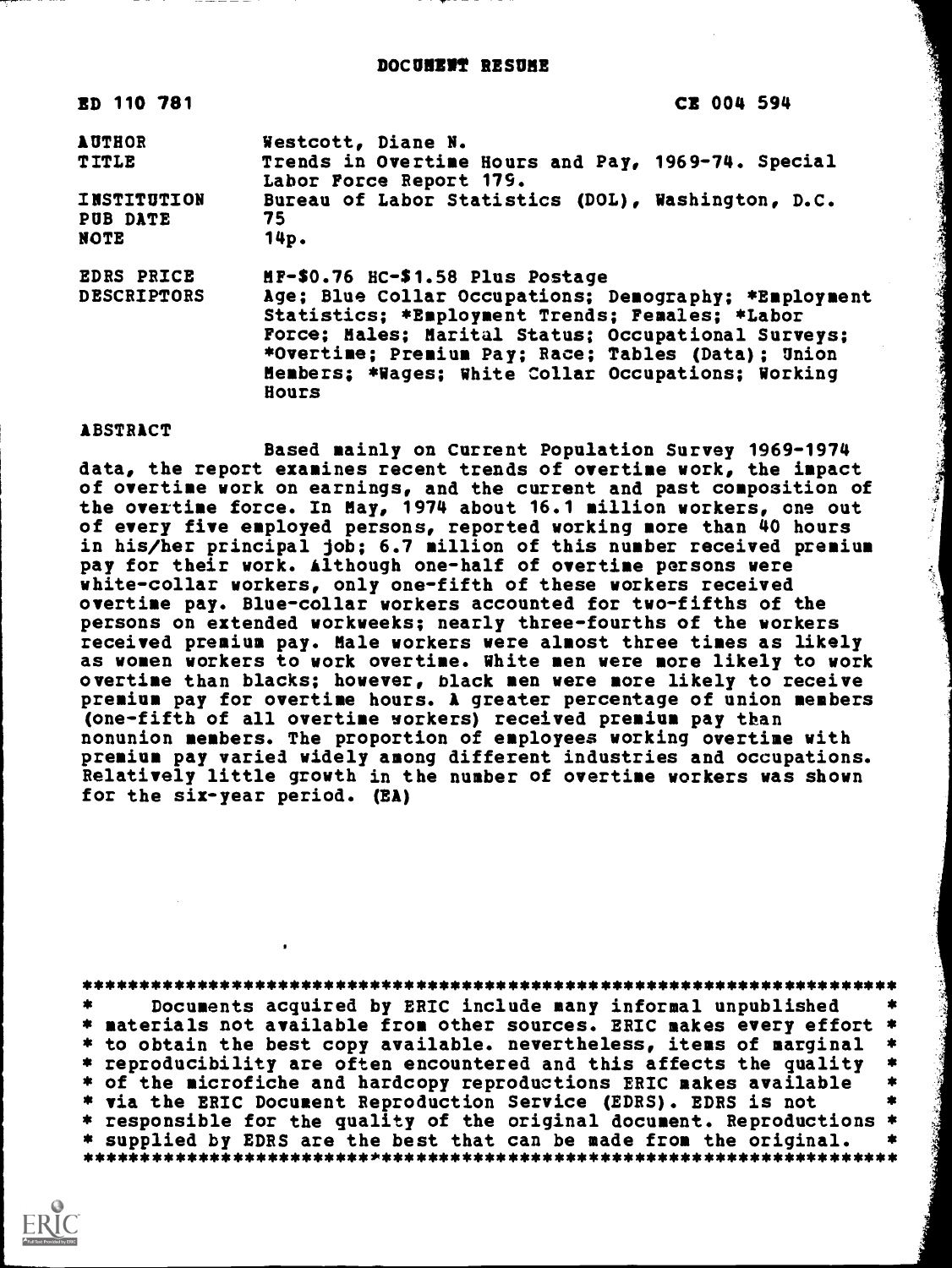# 18 Lolig<br>19 / DTI DT

## Trends in overtime hours and pay, 1969-74

Special Labor Force Report 179

U.S. DEPARTMENT OF LABOR Bureau of Labor Statistics 1975

US DEPARTMENT OF HEALTH,<br>EDUCATION & WELFARE<br>NATIONAL INSTITUTE OF

EDUCATION<br>THIS DOCUMENT HAS BECEIVED FROM<br>DUCED EXACTLY AS RECEIVED ORIGIN-<br>THE PERSON OR ORGANIZATION ORIGINIONS<br>ATING IT POINTS OF VIEW OR OPINIONS<br>ATING IT POINTS OF VIEW OR CERRE-STATED DO NOT NECESSARILY REPRE-SENT OFFICIAL NATIONAL INSULICY<br>EOUCATION POSITION OR POLICY INSTITUTE OF

 $\circ$  $\overline{O}$ 



 $\mathbb{R}^3$ 



2

 $\frac{1}{2}$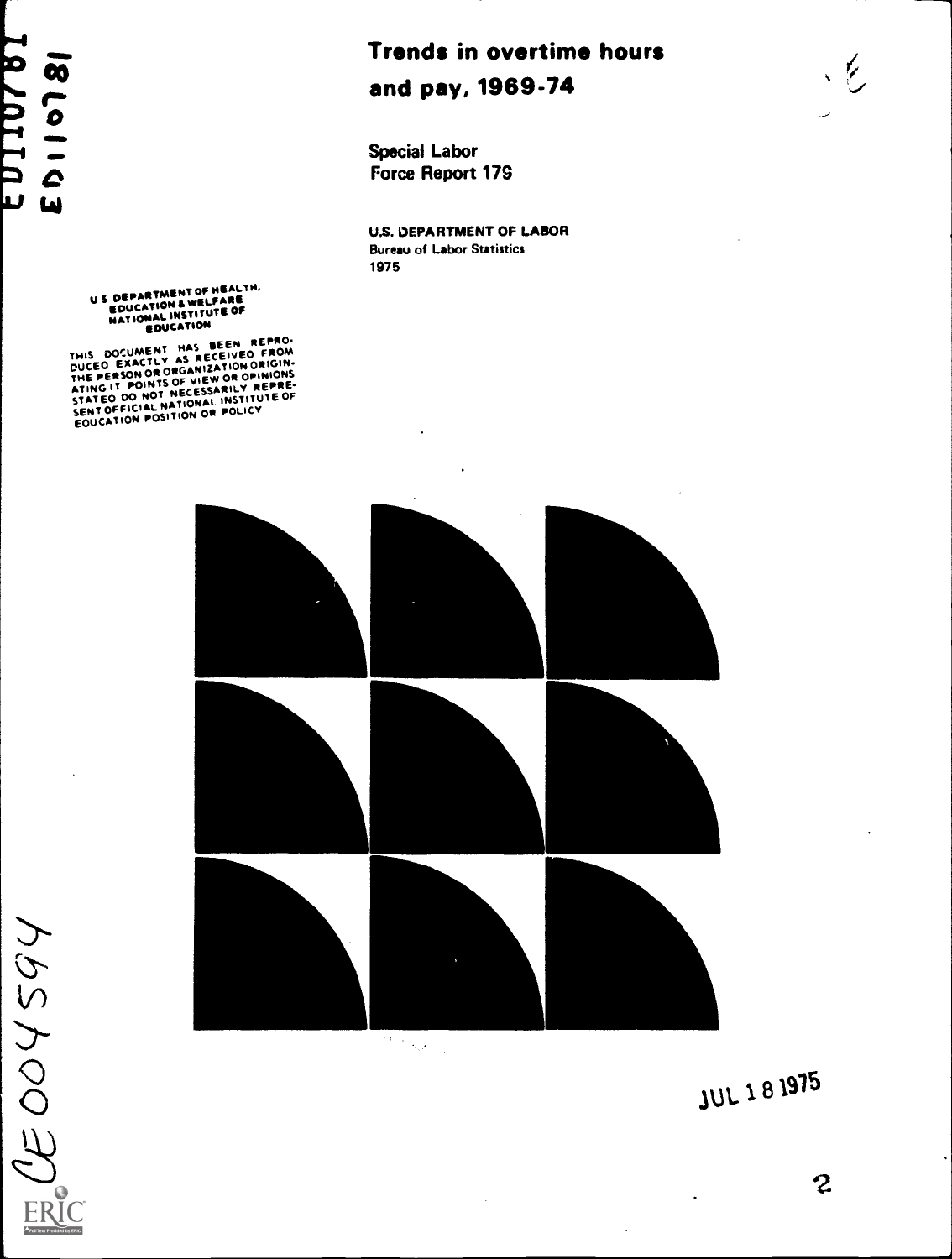Following is a list of reprints of Special Labor Force Reports which have been published in the Monthly Labor Review since February 1970. Copies may he obtained, while the supply lasts, upon request to the Bureau of Labor Statistics or to any of its regional offices.

### Number

- Educational Attainment of Workers, March 1971
- Work Experience of the Population in 1970
- Employment and Unemployment in 1971
- Usual Weekly- Earnings of American Workers, 1971
- Marital and Family Characteristics of the Labor Force, March 1971
- Employment of High School Graduates and Dropouts, October 1971
- An Analysis of Unemployment by Household Relationship
- Employmi at of School-Age Youth, October 1971
- Educational Attainment of Workers, March 1972
- The Employment Situation of Vietnam Era Veterans, 1972
- Jobseeking Methods Used by Unemployed Workers
- Employment of Recent College Graduates, October 1971
- Changes in the Employment Situation in 1972
- Marital and Family Characteristics of the Labor Force, March 1972
- Children of Working Mothers, March 1973
- Employment of High School Graduates and Dropouts, October 1972
- The U.S. Labor Force: Projections to 1990
- Job Losers, Leavers. and Entrants: Traits and Trends
- Young Workers; in School and Out
- Going Back to School at 35
- Education of Workers: Projections to 1990
- Educational Attainment of Workers, March 1973
- Work Experience of the Population in March 1972
- Employment and Unemployment in 1973
- Marital and Family Characteristics of the Labor Force in March 1973
- Children of Working Mothers, March 1973
- Multiple Jobholding, May 1973
- Job Situation of Vietnam-era Veterans
- 168 Employment of High School Graduates and Dropouts, 1973
- Employment of Recent College Graduates, October 1972
- Employment of School-Age Youth, October 1973
- Work Experience of the Population, 1973
- Job Tenure of Workers, January 1973
- Martial and Family Characteristics of the Labor Force, March 1974
- Children of Working Mothers, March 1974
- Educational Attainment of Workers, March 1974
- Occupational Mobility of Workers
- Multiple Jobholders in May 1974
- 178 Employment and Unemployment in 1974

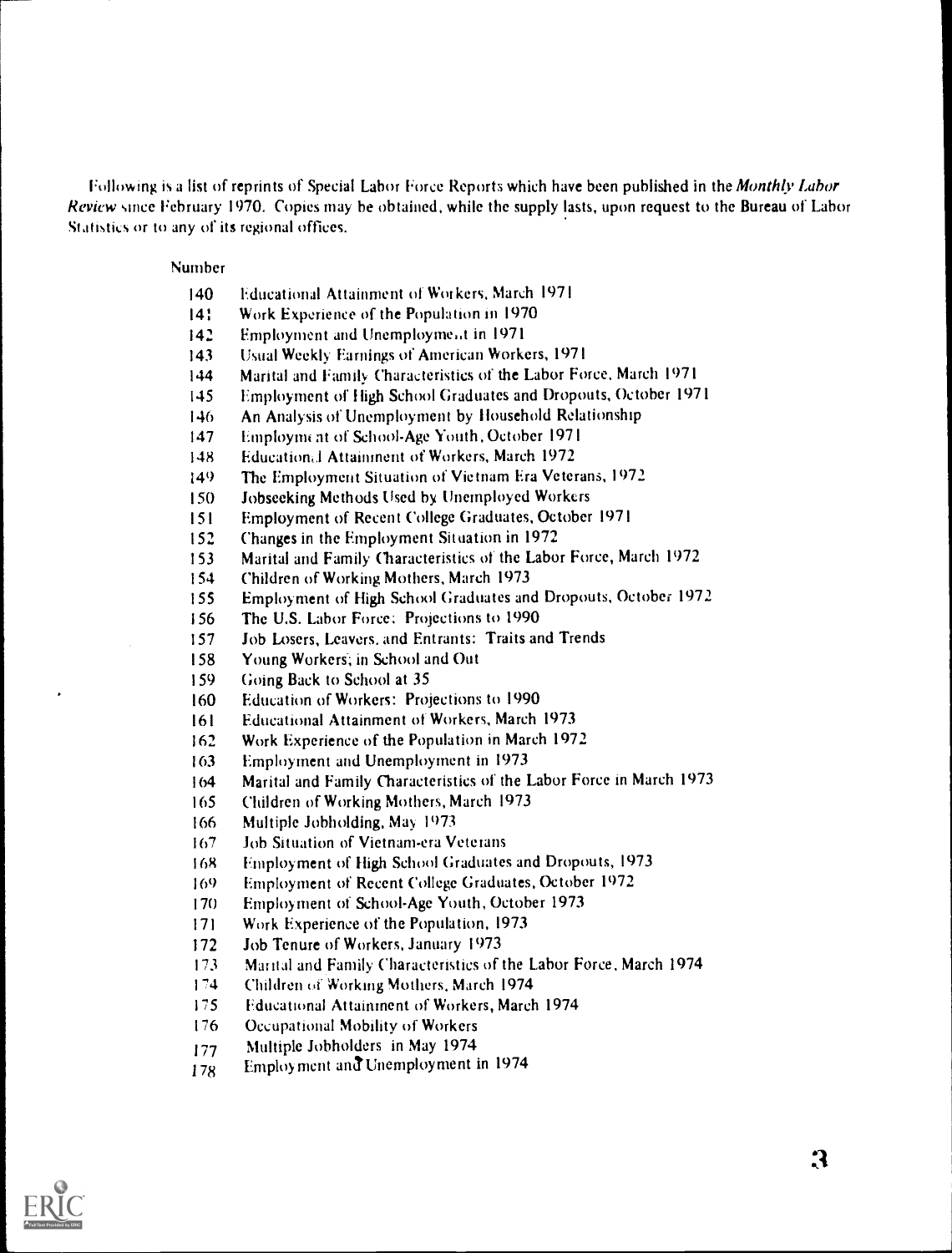Trends in overtime hours and pay, 1969-74

Special Labor Force Report shows that persons who usually work overtime are less likely to collect premium pay than those whose overtime is only occasional

DIANE N. WESTCOTT

A 40-HOUR WEEK is hardly the limit for many workers. In May 1974, about 16.1 million workers, or one out of every five employed persons reported working more than 40 hours in his or her principal job. About half of the overtime workers were working 1 to 8 hours in excess of the "standard" workweek; another third from 9 to 19 extra hours; and a fifth 20 or more extra hours a week. Of those who worked overtime, only 6.7 million received premium pay for their efforts.

This article examines (1) the recent trends in overtime work, (2) the impact of overtime work on earnings, and (3) the current and past composition of the overtime work force.' The study is based mostly on data collected through the Current Population Survey in May of 1969 through 1974.<sup>2</sup>

### 1969-74 trends

Not all work in excess of 40 hours can be regarded as "overtime" in the sense in which this term is used by workers who punch a clock upon starting and ending their daily work and who would generally receive a premium rate for more than 40 hours of work a week. In fact, as shown in table 1, one-half of the persons on extended workweeks are whitecollar workers. Only one-fifth of white-collar workers, however, receive premium pay for work over 40 hours.<sup>5</sup> Blue-collar workers account for only twofifths of the persons on extended workweeks, but nearly three-fourths of the blue-collar workers on overtime receive premium pay, either time and a half or double time, for working more than 40 hours.

Overall trends in overtime reveal the contrasting movements of white- and blue-collar workers. Whether because their extended workweeks seldom

entail the payment of any premium pay or whether because of other factors, the number of white-collar workers on extended workweeks does not show much sensitivity to changes in general economic conditions. On the other hand, the number of bluecollar workers putting in more than 40 hours has shown large cyclical fluctuations in recent years. Table 1 shows the number of such workers dropped from nearly 6.8 million in May 1969 to 5.6 million in May 1971. It then Jose to a peak of 7.2 million in May 1973, before receding to 6.5 million by May of 1974. Also illustrative of this cyclical trend are the data in the same table on overtime in manufacturing, which has been historically regarded as one of the most sensitive indicators of the current, as well as the prospective, demand for labor resources.

While the Current Population Survey data on overtime provide considerable information on the number and characteristics of workers receiving premium pay for overtime work, they cannot measure with any precision the average number of overtime hours worked in any industry. For manufacturing industries, however, the average overtime

|                              |  |  | Table 1. Persons working overtime by major occupation |
|------------------------------|--|--|-------------------------------------------------------|
| and industry classifications |  |  |                                                       |

(Numbers in thousands)

| <b>Occupation and</b><br>industry | May<br>1969 | May<br>1970 | May<br>1971 | May<br>1972 | May<br>1973 | May<br>1974 |
|-----------------------------------|-------------|-------------|-------------|-------------|-------------|-------------|
| Total                             | 15.610      | 14.554      | 14.611      | 15.717      | 16.123      | 16.144      |
| Occupation                        |             | $- - -$     |             |             |             |             |
| White collar                      | 7.200       | 7.059       | 7.219       | 7.692       | 7.906       | 7.988       |
| Blue collar                       | 6.757       | 5.870       | 5.648       | 5.338       | 7.200       | 6.503       |
| Service                           | 1.316       | 1.210       | 1.361       | 1.339       | 1.336       | 1.208       |
| Farm <i>Constitution</i>          | 455         | 416         | 383         | 342         | 384         | ш           |
| Industry                          |             |             |             |             |             |             |
| Goods producing 3.                | 6.832       | 5.942       | 5.632       | 6.246       | 7. MC       | 6.567       |
| Manufacturing                     | 5.303       | 4.472       | 4.158       | 4.833       | 5.476       | 4.957       |
| Service producing 2               | 8.976       | 8.612       | 6.979       | 9.471       | 9.710       | 9.577       |
|                                   |             |             |             |             |             |             |

1 Goods-producing industries include agriculture, mining, construction, manufacturing, and forestry and fisheries.

<sup>2</sup> Service-producing industries include transportation and public utilities, finance, insurance, and real estate, service, public administration, and trade.

From February 1975 Monthly Labor Review leprinted with supplementary tables 45

Diane N. Westcott is an economist in the Division of Employment and Unemployment Analysis, Bureau of Labor Statistics.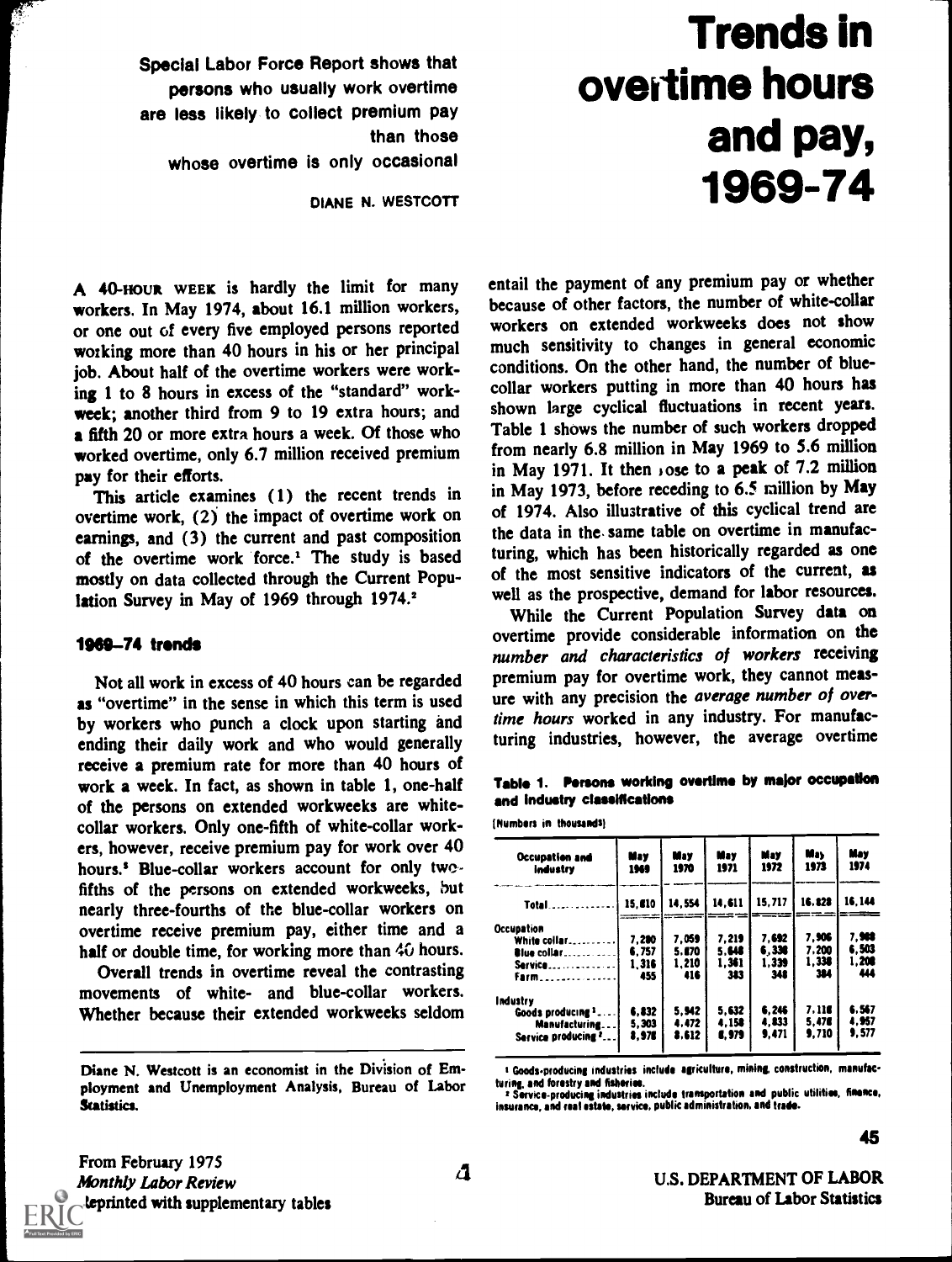hours worked by production workers are available from another source-the BLS establishment survey, which is based on payroll records of employers.<sup>4</sup> The latter measurement has moved in tandem with the CPS data, both during the 1969-71 decline and in the subsequent recovery of economic activity.

Over the long term, there are, of course, many considerations other than the cyclical changes in the demand for a firm's products which govern an employer's use of overtime work. Such considerations include the alternative costs of hiring and training new workers, the effects of legislation dealing with overtime, and the treatment of overtime in unionmanagement agreements. The effect of government regulations, largely the Fair Labor Standards Act, has generally been to require the payment of premium pay for overtime in more and more industries and occupations. The 1974 amendments to the act, in fact, extended coverage to an additional 7.4 million workers in May 1974; the largest segment to fall under protection were additional public employees.\* Of the Nation's 77 million wage and salary workers, approximately 57 million are presently subject to the act's provisions concerning overtime. The most notable exceptions are executives, administrative and professional workers, a few public employees, agricultural workers, outside salesmen, and most drivers.

The impact of union-management agreements on overtime work generally has been to make it ever more rewarding for workers and more costly for employers. These agreements may thus be regarded as incentive for the employer to limit the use of overtime and, instead, to hire more workers. Recently, there have also been strong efforts by unions to gain the right for workers to turn down overtime work in cases where overtime has been considered excessive and where workers did not previously possess that right. This issue war one of the most crucial in the recent negotiations between the United Automobile Workers and the auto producers. The settlements in the industry in October 1973, for the first time, gave workers the right, under certain conditions, to refuse further overtime work after a given number of overtime hours in a week.

The fact that over the past 6 years there has been relatively little growth in the number of persons working overtime, despite substantial growth in total employment, is an indication of the increased value workers place on shorter workweeks rather than additional income.<sup>4</sup>

### Premium pay for overtime

The principle that workers should be paid a premium rate for overtime hours is well entrenched in labor law and collective bargaining agreements. It supports the idea that a reasonable work period exists and that any work over that limit, whether at night, on the weekend, holidays, or anytime outside of the regularly scheduled hours, is  $,$  abject to a higher rate.

Of the 16.1 million wage and salary workers on extended hours in May 1974, only 6.7 million were reported as receiving extra compensation for their overtime work. Receipt of premium pay, however, was much more prevalent among persons who worked overtime only occasionally than among those for whom overtime work was a general routine. Only one-third of the persons who usually worked overtime received premium pay, compared with twothirds of those for whom overtime work was only an occasional practice. (See table 2.) The person most likely to work more than 40 hours a week is also least likely to collect premium pay. The probability of receiving premium pay for extra hours also declines as the number of hours increases; while more than one-half of persons usually working 41 to 48 hours a week received compensation, only one-fifth of the jobholders who usually worked 60 hours or longer received premium pay.

These relationships, however, largely result from occupational differences. They reflect the fact that a particularly large proportion of the people who usually work overtime, and of those who put in the longest workweeks, are in white-collar occupations where the payment of premium pay for overtime work is the exception. Of the persons who reported working extra hours in May 1974, over three-fourths of the white-collar workers but less than two-thirds of the blue-collar workers reported they usually worked overtime.

### Weekly earnings

When the earnings distributions of workers with overtime pay and of average full-time workers are compared, it becomes evident that workers with overtime pay are more concentrated in the middleearning brackets, those between \$100 and \$300 a week. Apparently overtime wages raise workers' income from the lowest level, but are not sufficiently large to push them into the uppermost brackets. (See

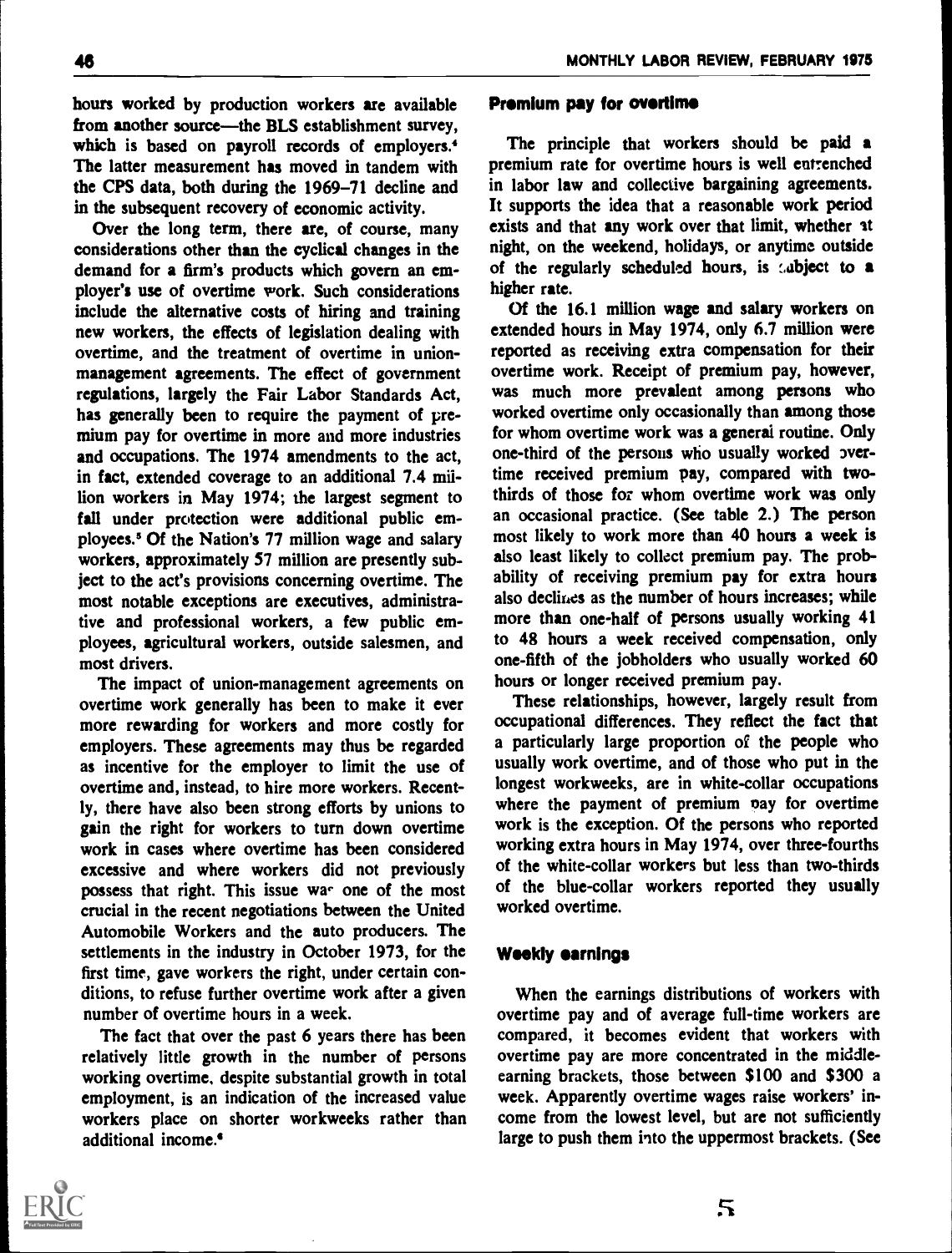Table 2. Proportion of overtime workers receiving premium pay, by hours worked

(Numbers in thousands1

|                                                    | <b>May 1969</b>             |                                                       | <b>May 1970</b>             |                                                       | <b>May 1971</b>             |                                                       | <b>May 1972</b>             |                                                       | <b>May 1973</b>             |                                                       | <b>May 1974</b>             |                                                       |
|----------------------------------------------------|-----------------------------|-------------------------------------------------------|-----------------------------|-------------------------------------------------------|-----------------------------|-------------------------------------------------------|-----------------------------|-------------------------------------------------------|-----------------------------|-------------------------------------------------------|-----------------------------|-------------------------------------------------------|
| <b>Hours worked</b>                                | Total<br>worked<br>overtime | Per-<br>cont<br>receiv-<br>ing<br>pre-<br>mium<br>pay | Total<br>worked<br>overtime | Per-<br>cont<br>receiv-<br>ing<br>pre-<br>mium<br>pay | Totel<br>worked<br>overtime | Per-<br>cent<br>receiv-<br>ing<br>pre-<br>mium<br>pay | Total<br>worked<br>overtime | Por-<br>cent<br>receiv-<br>ing<br>pre-<br>mium<br>pay | Total<br>werked<br>overtime | Per-<br>cont<br>receiv-<br>ing<br>Dre-<br>mium<br>pay | Tetal<br>warked<br>overtime | Per-<br>cont<br>receiv-<br>ing<br>pre-<br>miam<br>pay |
| Total who worked 41 hours or more                  | 15.810                      | 43 1                                                  | 14.554                      | 410                                                   | 14,611                      | 37.4                                                  | 15,717                      | 40.9                                                  | 16.828                      | 42.7                                                  | 16.144                      | 41.5                                                  |
| Usually worked 41 hours or more<br><b>Contract</b> | 12.050                      | 37 <sub>3</sub>                                       | 11.061                      | 336                                                   | 10.956                      | 30.1                                                  | 11.743                      | 33 <sup>3</sup>                                       | 11.957                      | 31 <sub>9</sub>                                       | 11.645                      | 32.3                                                  |
| Did not usually work 41 hours or more              | 3.759                       | 616                                                   | 3.492                       | 64 5                                                  | 3.655                       | 59 4                                                  | 3.974                       | 63.2                                                  | 4,870                       | 69 3                                                  | 4.499                       | 65.5                                                  |
| Werked 41 to 48 hours<br>and a state of the        | 7.960                       | 519                                                   | 7.266                       | 51 I                                                  | 7.254                       | 48 5                                                  | 7.627                       | 53 1                                                  | 7.924                       | 54.4                                                  | 7.504                       | 53.6                                                  |
| Usually worked 41 hours or more                    | 5.2.6                       | 44 8                                                  | 4.782                       | 42 4                                                  | 4.638                       | 39.8                                                  | 4.836                       | 44.6                                                  | 4.574                       | 41.0                                                  | 4,428                       | 42.3                                                  |
| Did not usually work 41 hours or more              | 2.684                       | 65 8                                                  | 2.484                       | 67.8                                                  | 2.616                       | 64 D                                                  | 2.791                       | 67.8                                                  | 3,350                       | 72.7                                                  | 3.077                       | 69.8                                                  |
| Worked 49 to 59 hours                              | 4.913                       | 40 5                                                  | 4.579                       | 371                                                   | 4.524                       | 32 <sub>1</sub>                                       | 5.036                       | 34 <sub>9</sub>                                       | 5.602                       | 39.1                                                  | 5.439                       | 37.0                                                  |
| Usually worked 41 hours or more                    | 4.148                       | 37 <sub>1</sub>                                       | 3.820                       | 32 <sub>4</sub>                                       | 3,774                       | 280                                                   | 4.180                       | 30 <sub>4</sub>                                       | 4,431                       | 32 <sub>5</sub>                                       | 4,387                       | 32.0                                                  |
| Did not usually work 41 hours or more              | 765                         | 59 1                                                  | 759                         | 60 2                                                  | 750                         | 52.4                                                  | 856                         | <b>56 B</b>                                           | 1.171                       | 64. L                                                 | 1.052                       | 57.9                                                  |
| Worked 60 hours or more                            | 2.937                       | 234                                                   | 2.709                       | 206                                                   | 2.833                       | 17 <sub>5</sub>                                       | 3.053                       | 20.3                                                  | 3.302                       | 20.7                                                  | 3.200                       | 21.0                                                  |
| Usually worked 41 hours or more                    | 2.627                       | 22 5                                                  | 2.459                       | 182                                                   | 2.544                       | 15 <sub>5</sub>                                       | 2.727                       | 17 <sub>3</sub>                                       | 2.952                       | 16.7                                                  | 2,831                       | 16.9                                                  |
| Did not usually work 41 hours or more              | 310                         | 313                                                   | 250                         | 44 0                                                  | 289                         | 35f                                                   | 327                         | 404                                                   | 350                         | 54.0                                                  | 369                         | 52.3                                                  |

table 3.) This tends to explain why the median weekly earnings of both male and female workers with overtime pay are not significantly different from the earnings of the average full-time workers of the same sex.

Not only is the proportion of women working overtime relatively small, but their weekly earnings, even with overtime pay, remain relatively low. About two-thirds of the women on overtime in May 1974 were earning less than \$150 weekly. Only 12 percent of the women workers receiving premium pay earned \$200 or more per week. By contrast men working overtime averaged \$209 a week.

Since men (whose earnings exceed women's by a wide mark) comprise over four-fifths of all persons receiving some overtime pay, the earnings average for the entire group of overtime workers (men and women combined) exceeds that for all full-time workers. It is for the same reason that the average earnings of all whites and of all blacks with overtime pay exceed those of the average full-time worker of their respective racial group.

Only among black men do workers receiving premium pay for overtime have substantially ligher median earnings (\$179) than the full-time workers of the same sex-color group not receiving overtime pay (\$160). The greater concentration of black men in low skill blue-collar and service occupations, where premiums are more often paid, is the principal explanation for this. By comparison, white men are more heavily represented in white-collar occupations, where overtime premiums are seldom paid but regular salaries are relatively high.

### Demographic characteristics

Male workers are almost three times as likely as women workers to work overtime. The proportion of men with some overtime has averaged close to 30 percent in recent years; in contrast, only one-tenth of the women workers put in 41 hours or more a week. However, the proportion receiving premium pay for working overtime was not much different-42 percent for men, 40 percent for women in May 1974. (See table 4.)

Of the 16 million persons working overtime in May 1974, about 13.1 million persons, or 81 percent were men, age 25 to 54. Only 3.5 percent of all wage and salary workers on extended workdays were teenagers because extensive overtime among them is prevented by labor and school attendance laws. It should also be noted that the percentages of men and women age 55 years and over working overtime have declined steadily since 1969, from 28.7 to 23.3 percent among men and from 14.1 to 9.8 percent for women.

As shown in table 4, the probability of receiving premium pay for overtime is inversely related to a worker's age. Such a relationship stems largely from occupational differences. Younger workers are generally concentrated in production and nonsupervisory jobs where the probability of receiving premium pay



⊾∲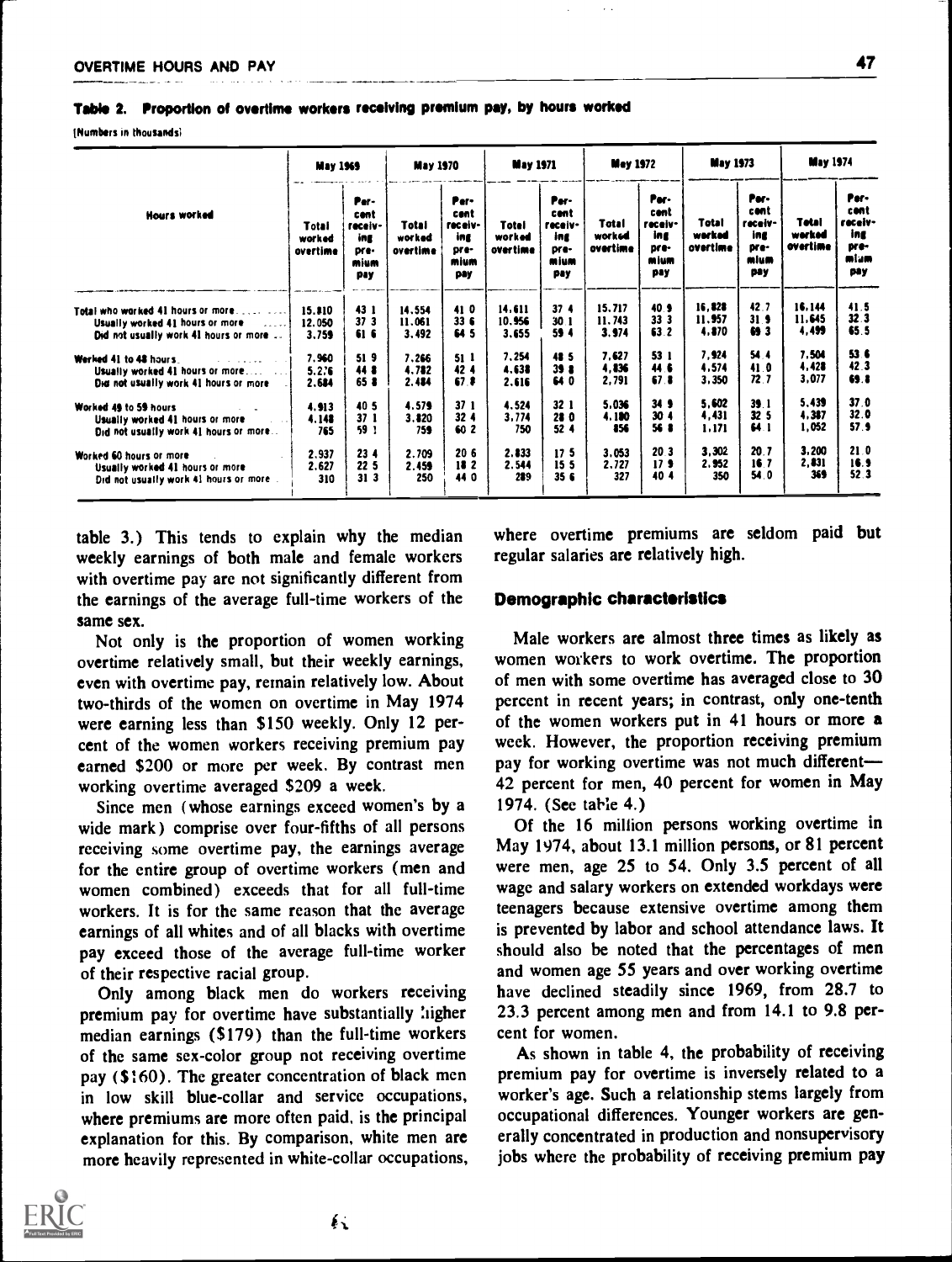for overtime hours is greatest. By contrast, many of the adults on overtime are supervisory or administrative staff, which typically does not receive such premiums. For teenagers and young adults (20-24) combined, the proportion receiving premium pay in May 1974 was 56 percent; this figure compares to 38 percent for those workers 25 years and over.

Though white men are more likely to work over 40 hours than blacks, black men have generally been more likely to receive premium pay for their extended hours. Among women, on the other hand, racial differences in the frequency of overtime work or the likelihood of receiving premium pay have not been as pronounced or consistent.

The proportion of women working overtime is about the same among the married as among the single-around 9 percent in May 1974. Among men, 32 percent of the married workers but only 17 percent of the single were working overtime. A greater proportion of single men received premium pay as opposed to those men who were married, while among the women the married ones were more likely to receive extra compensation for their overtime work than the single ones.

ship were included in the Current Population Survey for May. Of the 16.1 million workers on overtime, about 1 in 5 reported belonging to a labor union. Although relatively few of the workers on extra long workweeks belong to a union, the data show that union members were more likely to receive premium pay. Of the union members working 41 to 48 hours a week, 8 out of 10 received premium pay. Only 6 out of 10 union members who worked 60 hours or more received premium pay. (See table 5.)

About 24 percent of the men and 13 percent of the women on extended workweeks in May 1974 were union members. These workers were much more likely to receive premium pay than the average worker on overtime. In fact, two-thirds of ali union members who usually worked overtime were reported as receiving premium pay for overtime hours.

As shown in table 5, union members comprise a greater proportion of the overtime work force in the goods-producing industries-31 percent-as compared with 15 percent in the service-producing sector.' Receipt of premiums was high in both sectors; nevertheless, the proportion of union workers receiving premium pay in the pods-producing industries was 91 percent, substantially above the 56 percent which received premiums in the service sector. In comparison, about half the percentage of nonunion workers in both the goods- and service-pro-

### Union membership

Beginning in 1973 questions on union member-

Table 3. Weekly earnings of persons with overtime pay and of all full-time workers, May 1974 Percent distribution]

|                                                   |                                            |                                     |                                                   | White                                      |                                          |                                            |                                                      |                                                        |
|---------------------------------------------------|--------------------------------------------|-------------------------------------|---------------------------------------------------|--------------------------------------------|------------------------------------------|--------------------------------------------|------------------------------------------------------|--------------------------------------------------------|
| Tetai                                             | Mala                                       | Fomala                              | Tetai                                             | Mala                                       | Female                                   | <b>Tetal</b>                               | Mala                                                 | Fomala                                                 |
|                                                   |                                            |                                     |                                                   |                                            |                                          |                                            |                                                      |                                                        |
| 6.705<br>187                                      | 5.480<br>203                               | 1.225<br>122                        | 6.300<br>189                                      | 5.083<br>205                               | 1.138<br>129                             | 483<br>170                                 | 397<br>179                                           | ĸ<br>117                                               |
| 7.0<br>22.5<br>26.0<br>32.1<br>$\bullet$ .<br>2.1 | 3.8<br>17.3<br>27.3<br>37.8<br>10.4<br>3.5 | 21.7<br>45.9<br>20.4<br>10.8<br>1.1 | 7.0<br>22.4<br>26.0<br>33.0<br>$\bullet$ .<br>2.8 | 3.4<br>16.8<br>27.3<br>38.4<br>10.6<br>3.5 | 21.2<br>45.7<br>20.9<br>11.0<br>1.2<br>O | 11.6<br>28.4<br>24.6<br>26.3<br>6.2<br>2.9 | $\blacksquare$<br>23.9<br>26.7<br>30.2<br>7.6<br>3.5 | 27.9<br>48.8<br>15.1<br>$\bullet$ .1<br>o<br>$\bullet$ |
|                                                   |                                            |                                     |                                                   |                                            |                                          |                                            |                                                      |                                                        |
| 50,238<br>169                                     | 32.477<br>204                              | 17,852<br>124                       | 44.634<br>173                                     | 29.174<br>200                              | 15,460<br>125                            | 5.695<br>140                               | 3.302<br>160                                         | 2.392<br>117                                           |
| 14.3<br>25.3<br>22.0<br>25.7<br>$\blacksquare$    | 6.4<br>18.4<br>23 2<br>33.4<br>12.0        | 28.6<br>37.7<br>19.9<br>11.6        | 13.2<br>24 3<br>22.1<br>26.7                      | 5.6<br>17.1<br>23.0<br>34.5                | 27.5<br>37.8<br>20.5<br>11.9<br>1.6      | 23.0<br>32.0<br>21.3<br>17.7<br>3.8        | 14.1<br>29.6<br>25.1<br>23.0<br>5.5                  | 35.3<br>37.2<br>16.1<br>9.2<br>1.5                     |
|                                                   |                                            |                                     |                                                   |                                            | 12.0<br>$\bullet$<br>1.6                 | All full-time workers                      | Overtime workers receiving pramium pay               | <b>Negra and other races</b>                           |

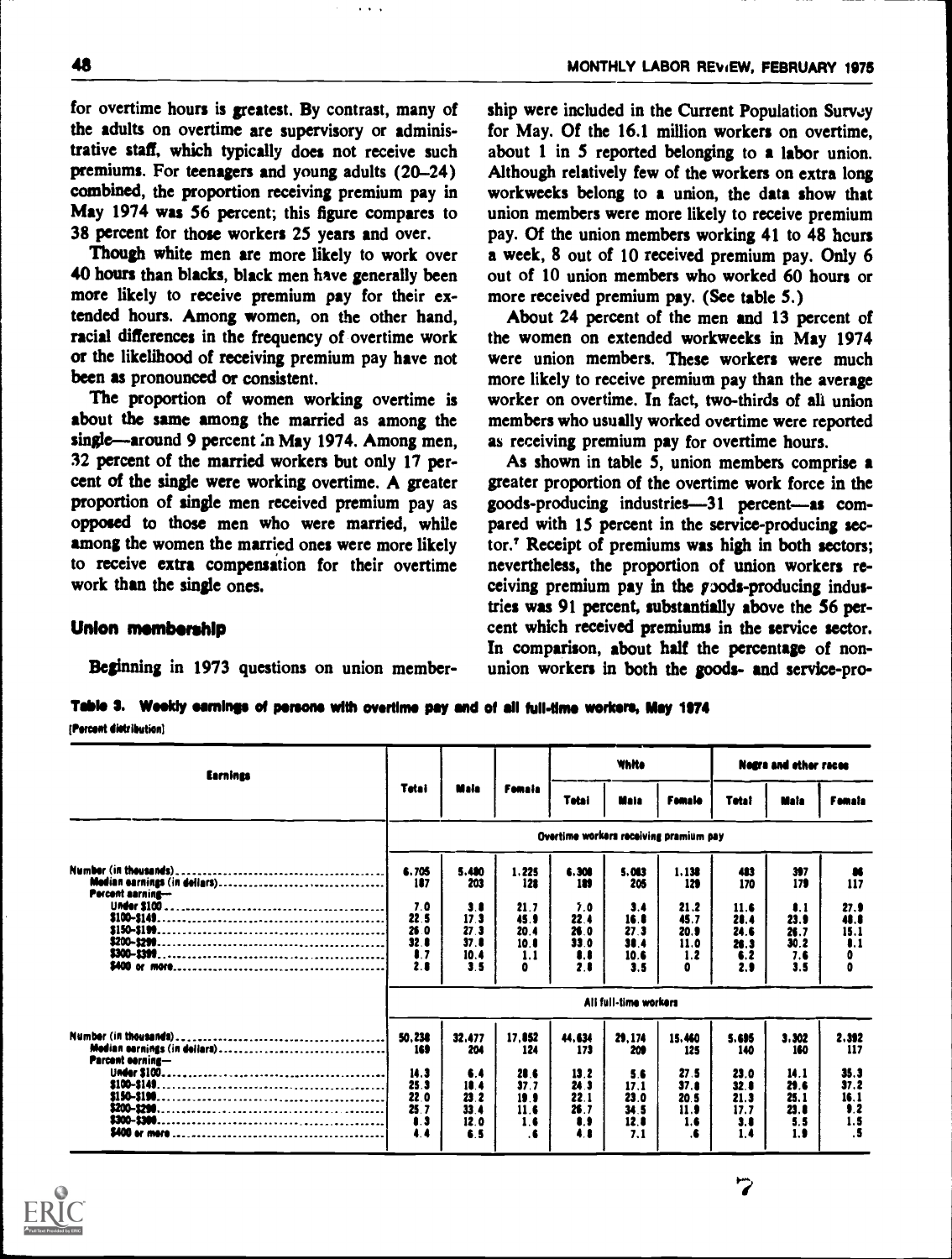um portent]

|                                       |                          | <b>May 1960</b>                    |                          | <b>May 1970</b>             |                          | <b>May 1971</b>                    |                                 | <b>May 1972</b>                    |                          | <b>May 1973</b>                    |                          | <b>May 1974</b>                           |
|---------------------------------------|--------------------------|------------------------------------|--------------------------|-----------------------------|--------------------------|------------------------------------|---------------------------------|------------------------------------|--------------------------|------------------------------------|--------------------------|-------------------------------------------|
| <b>Characteristics</b>                | Werking<br>ever-<br>time | <b>Receiving</b><br>premium<br>90y | Working<br>ever-<br>time | Receiving<br>premium<br>pay | Werking<br>ever-<br>time | Receiving<br>promium<br><b>PRY</b> | <b>Werking</b><br>over-<br>time | <b>Receiving</b><br>premium<br>pay | Working<br>over-<br>time | <b>Receiving</b><br>Dramium<br>pay | Working<br>over-<br>time | <b>Receiving</b><br><b>Dramium</b><br>pay |
| <b>MALES</b>                          | 32.0                     | 44.2                               | 29.4                     | 42.5                        | 28.3                     | 38.5                               | 29.6                            | 41.4                               | 29.8                     | 43.3                               | 28.3                     | 41.9                                      |
| Age: 16-19 years                      | 10.2                     | 52.3                               | 11.5                     | 51 6                        | 10 <sub>5</sub>          | 48 0                               | 10.4                            | 52.5                               | 11.4                     | 52.2                               | 11.4                     | 58.4                                      |
| 20-24 years                           | 29.7                     | 58.9                               | 25.6                     | 59.1                        | 26.7                     | 53.8                               | 296                             | 56 1                               | 27.1                     | 55.0                               | 28.2                     | 58.0                                      |
|                                       | 35.4                     | 43.4                               | 323                      | 41.7                        | 31.8                     | 36.9                               | 32.9                            | 39 <sub>3</sub>                    | 33.7                     | 41.2                               | 31.7                     | 38.1                                      |
| 25-54 years                           | 28.7                     | 36.5                               | 25.3                     | 32.0                        | 24.2                     | 31.9                               | 25.6                            | 36.7                               | 25.3                     | 41.3                               | 23.2                     | 41.3                                      |
| 55 years and ever.                    |                          |                                    |                          |                             |                          |                                    |                                 |                                    |                          |                                    |                          |                                           |
|                                       |                          | 43.5                               | 30 <sub>2</sub>          | 41.8                        | 29.6                     | 380                                | 30 <sub>8</sub>                 | 40.5                               | 31.3                     | 42.7                               | 29.7                     | $-1.3$                                    |
| Race: White.<br>. <b>.</b> . <b>.</b> | 32.9                     |                                    |                          |                             | 17 <sub>5</sub>          | 45.5                               | 19.3                            | 54.7                               | 17.1                     | 51.7                               | 16 2                     | 50.9                                      |
| Negre and other races                 | 24.0                     | 52.4                               | 21.9                     | 50.7                        |                          |                                    |                                 |                                    |                          |                                    |                          |                                           |
| Marital status: Married, spouse       |                          |                                    |                          |                             |                          |                                    |                                 | 40 6                               |                          | 42.6                               | 31.6                     | 40.2                                      |
| $D(000001$                            | 35.1                     | 44 2                               | 32.0                     | 42.2                        | 31.4                     | 38.4                               | 33.1                            | 477                                | 33.1                     | 47.0                               | 17.1                     | 51.0                                      |
| <b>Single</b>                         | 18.2                     | 43.4                               | 17 <sub>4</sub>          | 43 5                        | 16 <sub>3</sub>          | 38.6                               | 17 <sub>2</sub>                 |                                    | 1.7                      | 45 1                               | 26.C                     | 46.4                                      |
| Other                                 | 29.0                     | 44.9                               | 30.0                     | 44.1                        | 24.5                     | 39.0                               | 26.7                            | 40 8                               | 28.1                     |                                    |                          |                                           |
| <b>FEMALES</b>                        | 12.2                     | 38.5                               | 10.5                     | 34.7                        | 10.9                     | 33.1                               | 11.1                            | 38.5                               | 10.9                     | 40.3                               | 9.9                      | 40.1                                      |
| Age: 16-19 years                      | 50                       | 61.5                               | 38                       | 43.0                        | 4.4                      | 40.7                               | 3.8                             | 52 <sub>4</sub>                    | 46                       | 45.3                               | 4.3                      | 57.6                                      |
| 20-24 veers                           | 12.2                     | 43 0                               | 101                      | 46.0                        | 9.8                      | 37 <sub>6</sub>                    | 10 <sub>8</sub>                 | 44 3                               | 10.7                     | 49.2                               | 10.1                     | 475                                       |
| 25-54 veers                           | 12.7                     | 41.2                               | 10 <sup>3</sup>          | 35.8                        | 11.6                     | 34.8                               | 12.1                            | 39.6                               | 11.5                     | 40 6                               | 10.7                     | 39.9                                      |
| 55 years and over                     | 14.1                     | 21.7                               | 13.6                     | 21.8                        | 13.3                     | 22.6                               | 12.6                            | 26.4                               | 12.9                     | 30f                                | $\bullet$                | 27.0                                      |
|                                       |                          |                                    |                          |                             |                          |                                    |                                 |                                    |                          |                                    |                          |                                           |
|                                       | 12.3                     | 39.3                               | 10 <sub>8</sub>          | 34 <sub>3</sub>             | 11.3                     | 33.4                               | 11.4                            | 386                                | 11.2                     | 40.2                               | 10.3                     | 40.7                                      |
| Race: White                           |                          |                                    | 16                       | 33.7                        | 8.0                      | 29.9                               | 9.0                             | 386                                | 8.5                      | 41.3                               | 6.5                      | 33.3                                      |
| Negro and other races                 | 11.3                     | 32.4                               |                          |                             |                          |                                    |                                 |                                    |                          |                                    |                          |                                           |
| Marital status: Married, spouse       |                          |                                    |                          |                             |                          |                                    | 10 <sub>5</sub>                 | 40.6                               | 9.7                      | 45.5                               | 9.4                      | 41.7                                      |
| <b>Bresont</b>                        | 11.4                     | 42.1                               | $\bullet$ 7              | 37.4                        | 10.4                     | 36.1                               |                                 |                                    |                          | 32.8                               | $\bullet$                | 33 <sub>9</sub>                           |
| Single                                | 11.6                     | 32.5                               | 3.4                      | 27.0                        | 10.0                     | 27.6                               | 10.0                            | 32.4                               | 9.7                      |                                    |                          | 41.7                                      |
| Other                                 | 15.3                     | 35.8                               | 14.6                     | 35.4                        | 13.3                     | 31.1                               | 14.5                            | 39.4                               | 16.3                     | 36.2                               | 12.9                     |                                           |

Table 4. Percent working overtime and receiving premium pay by sex, age, race, and marital statue

ducing industries received such compensation.

In every industry except services, and finance, insurance, and real estate, over 45 percent of unionized workers on extended workweeks received premium wages. However, the percentage of workers on extended workweeks who are union members differed widely from industry to industry, ranging from a low of 8 percent in trade to a high of 47 percent for transportation and public utilities.

While occupational data again supported the finding from the 1974 survey that a greater percentage of union overtime workers received premium pay than nonunion workers, the percentage of union members working extra hours was sometimes low. Less than one-tenth of union workers holding whitecollar jobs and less than one-fifth of those engaged in service occupations worked overtime; however, among those that did almost one-half -received compensation.

Unionized blue-collar workers were the union members most likely to be working extra hours. In addition, 88 percent received extra benefits for overtime work. On the other hand, farmworkers were least affected by union membership; even among the few who were unionized, only a handful who worked overtime received extra benefits.

### Industry variations

Significant differences in the use of overtime and in the payment of a premium for it are found when interindustry comparisons are made. The likelihood of a person working overtime was not much different in the goods-producing (24 percent) and the service-producing (19 percent) sectors; however, the payment of premium pay in the two sectors differed widely. In the goods-producing industries, over three-fifths of the overtime workers received extra compensation; in comparison hardly more than one quarter of the overtime workers in the serviceproducing industries received extra compensation. (See table 6.)

The proportion of workers in the construction industry receiving premium pay for overtime work shows wide cyclical fluctuation. (See table 6.) From a 60-percent level in 1969 and 1970, this proportion fell substantially during the next 2 years-in May 1972 it averaged only 49 percent-but rebounded a

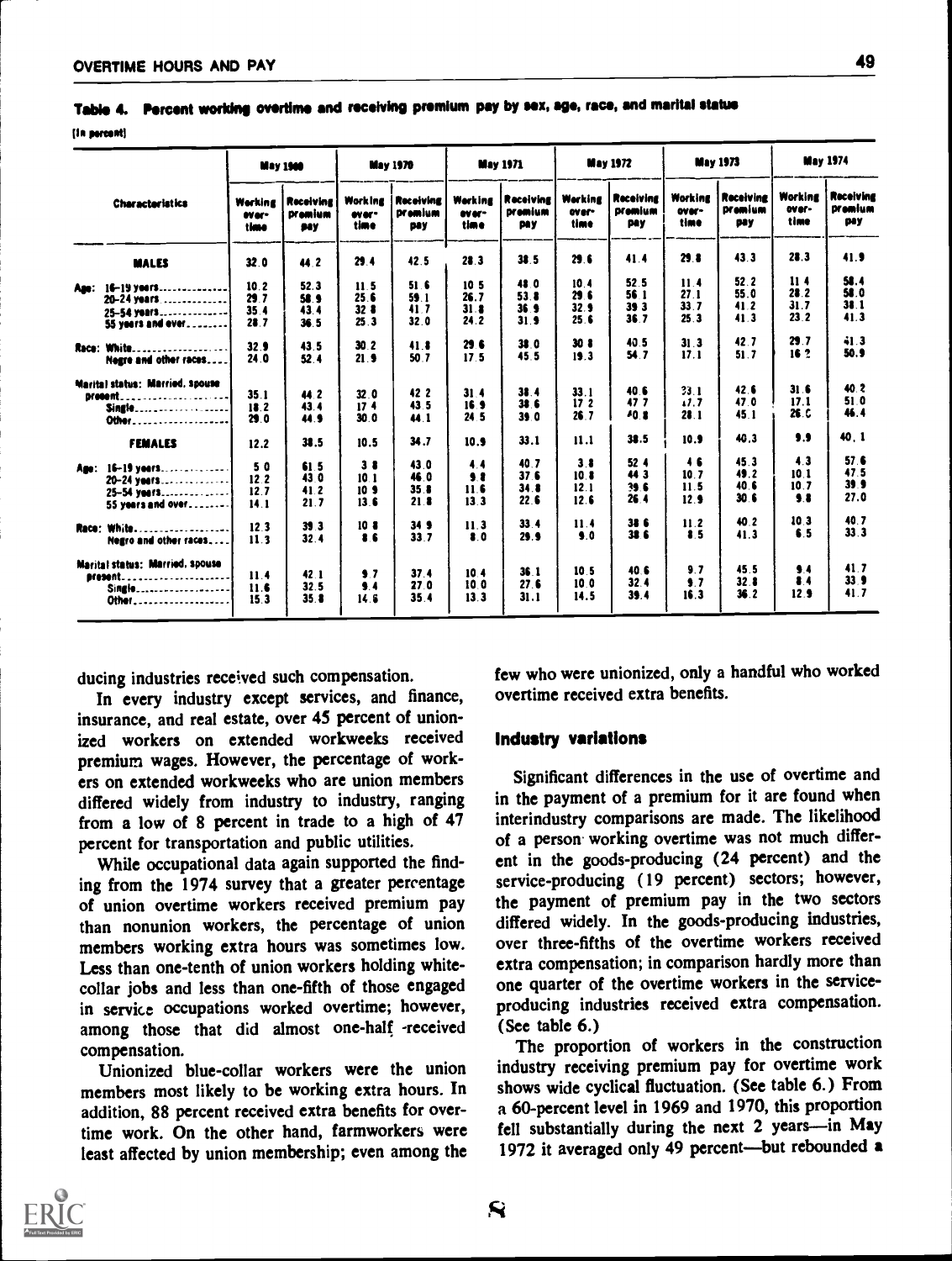bit in 1973 only to dip once more in 1974.

The trend in the receipt of premium pay for overtime work in manufacturing shows a high deg: " of uniformity. In May 1974, 24 percent of the workers put in extra hours, a decline over the percentage working overtime in 1972 and 1973; however, the proportion receiving premium pay remained close to 70 percent over the same 3-year period.

In the service and finance industry-which has posted large gains in employment over the past few years—the percentage of employees working overtime has edged down, while the percentage receiving premium pay has moved up gradually since May 1969. (See table 6.) The Fair Labor Standards Act. which requires premium pay for overtime for certain groups of workers, was extended in 1967 to large segments of the service-producing industries. The slow, secular decline of the average workweek in services is due to the increasing use of part-time

Table 5. Union-nonunion differences in extent of overtime work and recolpt of premium pay, May 1974

(la marmati

| <b>Characteristic</b>                                                                                                                                                                                                                           | Overtime<br>maion<br>werkers as<br>a percent<br>af all<br>Warkers                               | Union<br>members<br>who<br>werked<br>evertime<br>and<br>racolvad<br>pram kum<br><b>BOY</b>                   | Nonvalan<br>werkors<br>whe<br>warkad<br>overtime<br>and<br>raceivad<br>prom lum<br><b>BOY</b>  |
|-------------------------------------------------------------------------------------------------------------------------------------------------------------------------------------------------------------------------------------------------|-------------------------------------------------------------------------------------------------|--------------------------------------------------------------------------------------------------------------|------------------------------------------------------------------------------------------------|
| Total who worked 41 hours ar more:<br>Number (in thousands)<br>Percent<br>Usually worked overtime<br>Worked 41 to 48 hours<br>Worked 49 to 50 hours<br>Worked 60 hours or more<br><b>OCCUPATION</b>                                             | 3.500<br>21 7<br>164<br>27.0<br>196<br>12 <sub>9</sub>                                          | 2.662<br>75 S<br>65.9<br>21.7<br>71.5<br>58.7                                                                | 4.043<br>32 O<br>25 7<br>43.2<br>22 E<br>15.4                                                  |
| Professional and technical<br>Manager and administrator<br><b>Sales</b><br>Clerical<br><b>Dius col'ar</b><br>Craft and kindred<br>Operative, axcept transport<br>Transport<br>Neefarm laborer<br>Farm                                           | ,,<br>12.4<br>55<br>34<br>17 6<br>38 8<br>34 0<br>45 O<br>40 4<br>37 <sub>4</sub><br>180<br>. . | 46 I<br>22 <sub>5</sub><br>35.6<br>42 9<br>87.7<br>87 6<br><b>89 5</b><br><b>54 O</b><br>ES 3<br>92 4<br>470 | 192<br>173<br>$\bullet$<br>11-1<br>55 3<br>59.7<br>55.1<br>77. S<br>469<br>50 0<br>25 8<br>59  |
| INDUSTRY<br><b>Goods-preducing</b><br>Agriculture<br>Forestry, fishing, and mining<br>Construction<br>Manufacturing<br>Service-producing<br>Transportation and oublic utilities<br><b>Trade</b><br>Finance and service<br>Public administration | 310<br>1.6<br>26 9<br>24 5<br>35 3<br>154<br>47 O<br>$\bullet$ 1<br>10 <sub>3</sub><br>29 3     | 90 S<br>22<br>77 3<br>92.4<br>55 8<br>73 7<br>72 S<br>26 I<br>46 2                                           | 49 <sup>2</sup><br>$\bullet$ 2<br>54 E<br>45 S<br>55 9<br>22.4<br>36 0<br>24 B<br>17.1<br>29 S |

workers; a corresponding decline in the percentage working overtime in trade has taken place for the same reason.

### **Occupational patterns**

The proportion of employees working long hours with premium pay also varies widely among the major occupation groups. The percentage of workers in white-collar occupations in May 1974 was about 21 percent, a level that has held fairly consistently since May 1969; . . wever, the proportion receiving premium pay, at 22 percent, has shown a modest rise since May 1971, returning to a prerecession level. (See table 7.)

About 40 percent of managers and administrators were working extended hours in May 1974, yet only a tenth were compensated with premium pay. In general, these workers tend to be influenced by advancement possibilities and long-run monetary goals rather than the immediate payment of premiums for extra hours. Nearly a quarter of the professional and technical workers put in long hours but only 18 percent were compensated for the overtime.

Among sales persons, 22 percent worked extra hours in May, but only 12 percent received special remuneration. Of course, some sales persons receive a commission in addition to their regular salary or wage; this type of pay scheme can be viewed as a substitute for overtime premiums. The average retail clerk, however, would tend to view overtime work as an important additional source of income, but few have the opportunity to work more than 40 hours a week. (Large numbers are part-time employees.)

The experience of clerical workers with premium pay provides a sharp contrast to that of the rest of the white-collar workers. Though less than 10 percent of all clerical workers were on extended workweeks, three-fifths of those that did work overtime received premium pay, mostly because overtime legislation, along with union contracts, are likely to require such payments to clerical workers.

As already mentioned, a higher proportion of blue-collar workers on overtime received overtime compensation than did any other occupational group; in May 1974, as has been the case in other recent years, almost one quarter were on overtime, with 70 percent of them receiving premium pay. (See table 7.)

Within the blue-collar group, the most likely recipients of premiums were operatives of machines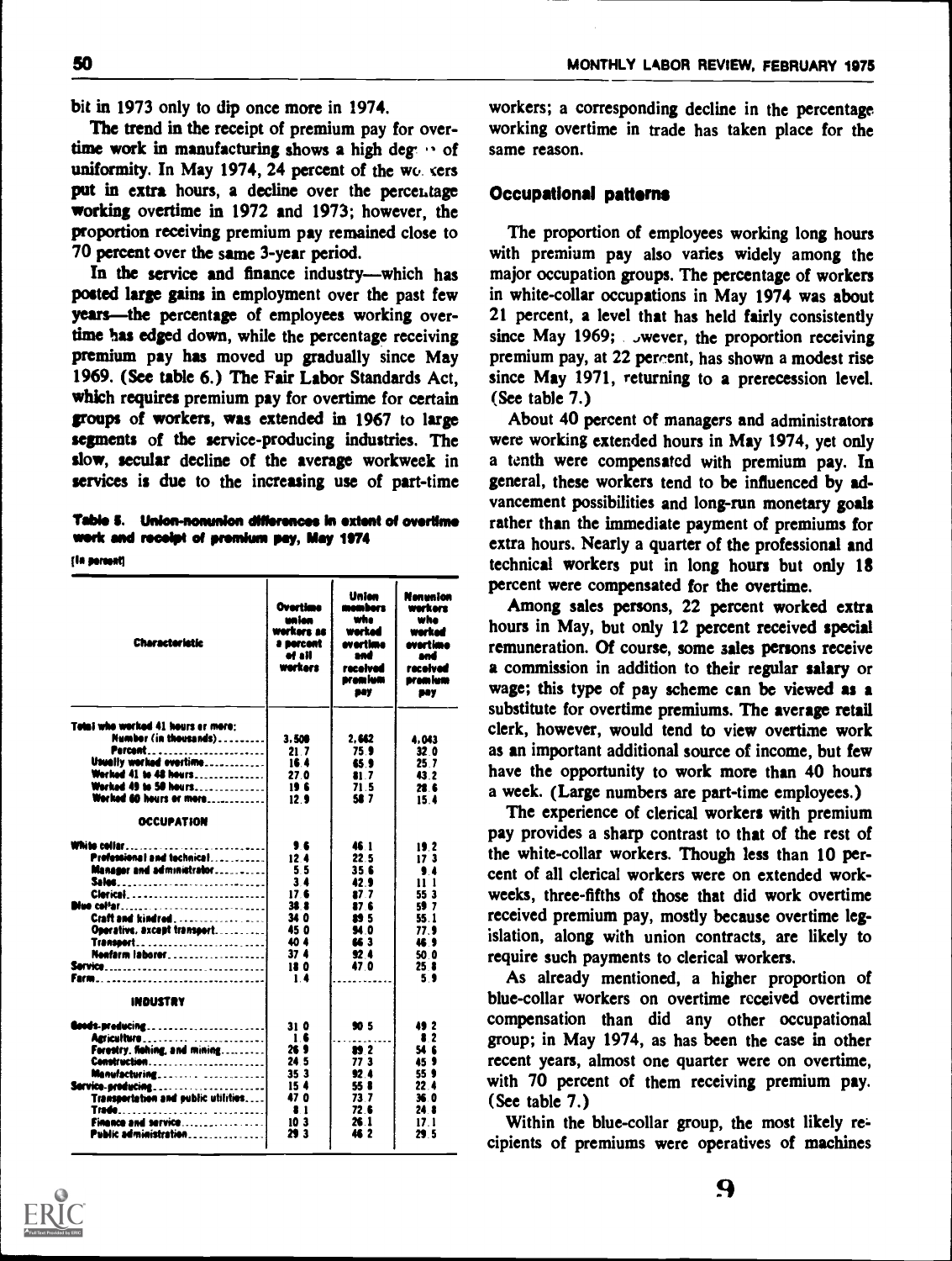### Table 6. Industry differences in percentages of overtime workers and in receipt of premium sav

### [la percent]

|                                                                                                                                                                                                                                                                                                                                  |                                                                              |                                                                              |                                                                                        | Workers with overtime                                                        |                                                                             |                                                                                         |                                                                                       |                                                                                   |                                                                                        |                                                                                         | Overtime workers receiving premium pay                                                 |                                                                             |
|----------------------------------------------------------------------------------------------------------------------------------------------------------------------------------------------------------------------------------------------------------------------------------------------------------------------------------|------------------------------------------------------------------------------|------------------------------------------------------------------------------|----------------------------------------------------------------------------------------|------------------------------------------------------------------------------|-----------------------------------------------------------------------------|-----------------------------------------------------------------------------------------|---------------------------------------------------------------------------------------|-----------------------------------------------------------------------------------|----------------------------------------------------------------------------------------|-----------------------------------------------------------------------------------------|----------------------------------------------------------------------------------------|-----------------------------------------------------------------------------|
| <b>Industry</b>                                                                                                                                                                                                                                                                                                                  | May<br>1966                                                                  | May<br>1970                                                                  | Mey<br>1971                                                                            | <b>May</b><br>1972                                                           | May<br>1973                                                                 | May<br>1974                                                                             | May<br>1989                                                                           | May<br>1970                                                                       | May<br>1971                                                                            | May<br>1972                                                                             | May<br>1973                                                                            | May<br>1974                                                                 |
| Goods-producing industries<br>Agriculture.<br>Ferestry, fielteries, and mining<br><b>Construction</b><br>Monufacturing.<br><br>Service-producing industries.<br>---------------------------<br>Transportation and public utilities<br>Trade.<br>Service and finance<br>Public administration.<br>------------------------------- | 28.6<br>40.7<br>34.7<br>21.2<br>26.9<br>27.5<br>26.0<br>26.9<br>19.9<br>13.6 | 25.5<br>40.7<br>33.3<br>20.8<br>23.0<br>26.0<br>24.9<br>24.9<br>18.1<br>13.1 | 25.3<br>39.8<br>35 <sub>9</sub><br>19.6<br>22.9<br>26.1<br>23.1<br>25.0<br>18.3<br>137 | 27.3<br>36.3<br>30.9<br>19.0<br>26.0<br>29.9<br>24.7<br>25.5<br>18.1<br>15.6 | 28.3<br>37.5<br>34.5<br>19.8<br>27.0<br>26.2<br>22.6<br>25.1<br>173<br>14.3 | 25.5<br>37 <sub>9</sub><br>35.9<br>18.8<br>24.0<br>25.0<br>21.9<br>23.5<br>16.8<br>14.7 | 4.2<br>4.9<br>58.9<br>60.9<br>70.7<br>27.0<br>58.0<br>28.6<br>15.4<br>32 <sub>3</sub> | 61.5<br>$\bullet$<br>60.7<br>58.9<br>67.6<br>26.8<br>59.4<br>26.6<br>15.1<br>38.2 | 50.1<br>6.5<br>50.8<br>52 7<br>66 4<br>23 <sub>0</sub><br>50.7<br>24.2<br>15.2<br>28.B | 42.7<br>,,<br><b>u</b> ,<br>48.5<br><b>68.7</b><br>26.5<br>52.9<br>28.1<br>15.9<br>34.7 | 64.9<br>6.7<br>61.7<br>56.6<br>71.5<br>26.4<br>54 <sub>5</sub><br>26.7<br>16.6<br>38.0 | 61.9<br>8.1<br>64.1<br>53 0<br>88.8<br>27.5<br>53.7<br>28.6<br>18.1<br>34.4 |

| 7. Occupational differences in percentages of overtime workers and in receipt of premium pay |  |  |  |
|----------------------------------------------------------------------------------------------|--|--|--|
|----------------------------------------------------------------------------------------------|--|--|--|

**If a percent!** 

|                            |                 |              |              | Workers with overtime |                |              |             |             |             | Overtime workers rowving promium pay |             |             |
|----------------------------|-----------------|--------------|--------------|-----------------------|----------------|--------------|-------------|-------------|-------------|--------------------------------------|-------------|-------------|
| Occupation                 | Mey             | May          | Mey          | May                   | May            | Mey          | May         | May         | May         | May                                  | May         | May         |
|                            | 1960            | 1970         | 1971         | 1972                  | 1973           | 1974         | 1980        | 1970        | 1971        | 1972                                 | 1973        | 1974        |
|                            | 23.0            | 21.5         | 22.0         | 22.8                  | 22.0           | 21.3         | 22.5        | 21.2        | 10.1        | 21.0                                 | 20.7        | 21.8        |
| Professional and technical | 27 <sub>0</sub> | 26 1         | 25.4         | 25.8                  | 23.8           | 24.0         | 16.1        | 15.7        | 13.9        | 15.2                                 | 15.3        | 17.9        |
| Manager and administrator  | 40.3            | 38.6         | 41.8         | 43.8                  | 42.2           | 40.4         | 12.0        | 11.9        | 8.9         | 10.8                                 | 11 1        | 10.8        |
|                            | 10.8            | 9.3          | <b>16</b>    | 8.6                   | 9 <sub>5</sub> | 9.3          | 60.3        | 50.0        | 56.0        | 62.3                                 | 60.5        | 60.9        |
|                            | 25.9            | 23.4         | 24.8         | 26.7                  | 25.6           | 22.4         | 12.9        | 10.9        | 12.2        | 12.4                                 | 11.2        | 12.1        |
|                            | 26.0            | 23.5         | 23.3         | 24.8                  | 25.6           | 23.1         | 71.5        | 70.8        | 67.7        | 0.9                                  | 72.2        | 70.5        |
|                            | 31.0            | 22.2         | 26 1         | 27.6                  | 29.1           | 27.0         | 67.9        | 66.4        | 63.7        | 65.6                                 | 66.4        | <b>M.I</b>  |
|                            | 26.6            | 22.0         | 23.9         | 25.8                  | 25.3           | 22.5         | 75.5        | 74.3        | 71.5        | 73.8                                 | 78.0        | 74.8        |
|                            | 16.7            | 16.8         | 14.5         | 15.1                  | 17.8           | 15.0         | 64.7        | 72.6        | u.,         | 67.8                                 | 00.0        | 45.9        |
| Service.                   | 15.6<br>42.3    | 14.2<br>43.8 | 14.1<br>41.7 | 13.4<br>38.8          | 12.8<br>30.2   | 11.5<br>42.1 | 24.2<br>4.2 | 24.5<br>4.8 | 24.2<br>3.8 | 26.1<br>$\bullet$ .1                 | 24.7<br>3.9 | 29.6<br>5.9 |

<sup>1</sup> Represents the sum af speratives except transport and transport equipment operatives.

other than transportation equipment,<sup>a</sup> with 85 percent receiving premium pay for their extra hours in May 1974. Transportation equipment operatives, on the other hand, were far below the average bluecollar worker in the receipt of premium pay-only 55 percent reported receiving premiums. This probably results from a large proportion of these workers being drivers of trucks and taxicabs, for whom long hours are often an accepted part of the normal routine.

In May 1974, 27 percent of all craft and kindred workers put in extra hours, and, of these, approximately two-thirds received premium pay. In the remaining blue-collar group, the premium pay experience for nonfarm laborers is similar to that of most other blue-collar workers; although only a small percentage, 15 percent, put in long workweeks, two-thirds of those who did received premiums.

Even though many service workers are likely to

be employed by small establishments that are seldom unionized, overtime statutes have broadened somewhat, enabling more of these workers to receive premium pay. Of the service workers on extra hours, only 15 percent received premium pay in 1967 but by May 1974 this figure had almost doubled. However, the proportion working overtime has been gradually declining, from 16 percent in May 1969 to 12 percent in May 1974. In the last major group to be considered, wage and salary farmworkers, the proportion receiving premium pay for overtime work has not reached one-tenth in recent years.

THE OVERTIME PATTERN is a complex one, subject to the needs of both employee and employer. Through time, this work pattern has reflected and will continue to reflect changes in product demand, the resources and technology for production, and the working practices that have developed to meet personal, employer, and union interest and pressures.  $\Box$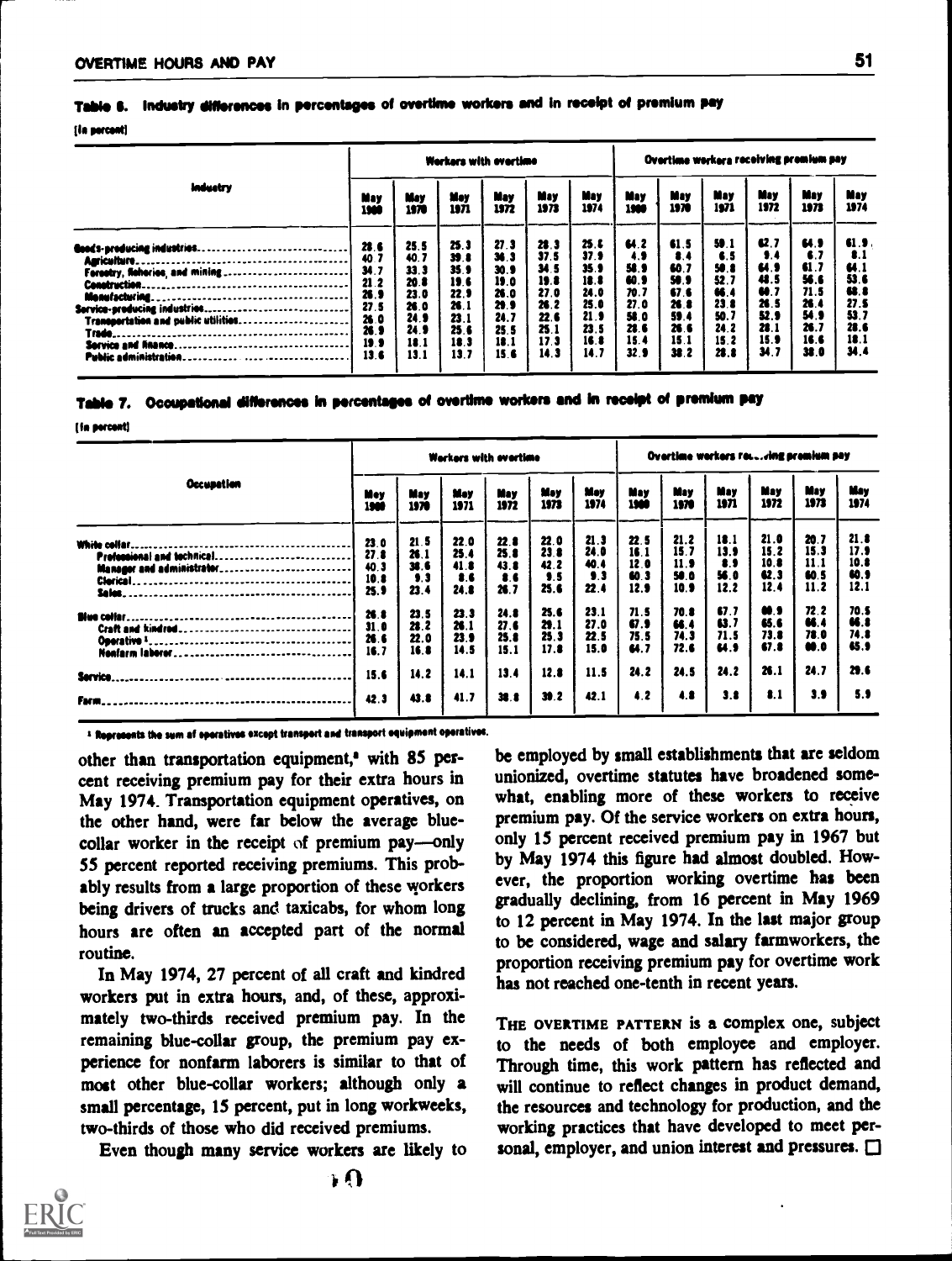### FOOTNOTES

<sup>1</sup> For articles on overtime hours, premium pay, and related material, see James R. Wetzel, "Long hours and premium pay," Monthly Labor Review, September 1965, pp. 1083-48; James R. Wetzel, "Overtime hours and premium pay, May 1965," Monthly Labor Review, September 1966, pp. 973-77; James R. Wetzel, "Overtime hours and premium pay," Monthly Labor Review, May 1967, pp. 41-45; John Fenton, "Patterns in overtime hours and pro. miums," Monthly Labor Review, October 1969, pp. 42-46; and Iohn Fenlon. "Recent trends in overtime hours and premium pay," Monthly Labor Review, August 1971, pp. 29-35.

' Data on the overtime work force and receipt of premium pay are collected each May as a supplement to the monthly Current Population Survey, which is conducted  $\frac{1}{2}y$  the Bureau of the Census for the Bureau of Labor Statistics. This information applies to all wage and salary workers with one job who worked 41 hours or more on their primary job during the reference week. These survey data are obtained by asking, in brief: (1) Did (this person) work over 40 hours last week?; (2) Did (this person) work for one employer last week?; (3) Did (this person) get a higher rate of pay, such as time and a half or double time for the hours he worked over 40?; (4) How many hours per week does (this person) usually work at this iob?; and (5) Does (this person) belong to a labor union?

All hours in excess of 40 are referred to interchangeably as either "overtime," "extra," "extended," or "long" hours. The terms "premium pay," "extra compensation." "extra pay," and "premiums," are used interchangeably to refer to the receipt of a higher rate of pay, such as time and a half or double time, for hours worked over 40 during the reference week.

The household survey measures hours actually worked, whereas the payroll survey measures hours paid for by employers. In the latter survey, the average overtime hours are computed by dividing the total overtime hours by the total number of production workers, including those with no overtime work. For a further explanation of concepts and methods used in these surveys, consult any recent issue of Employment and Earnings.

' For a detailed discussion of the major revisions in the Federal minimum wage law, see Peyton Elder, "The 1974 amendments to the Federal minimum wage law." Monthly Labor Review, July 1974, pp. 33-37.

'See Geoffrey H. Moore and Janice Neipert Hedges, "Trends in labor and leisure," Monthly Labor Review, February 1971, pp. 3-11.

Goods-producing industries include agriculture, mining, construction, manufacturing, and forestry and fisheries. Service-producing industries include transportation and public utilities, finance, insurance and real estate, service, public administration, and trade.

In 1972, the operatives category was split into two occupational groups: (1) operatives, except transport and (2) transport equipment operatives.

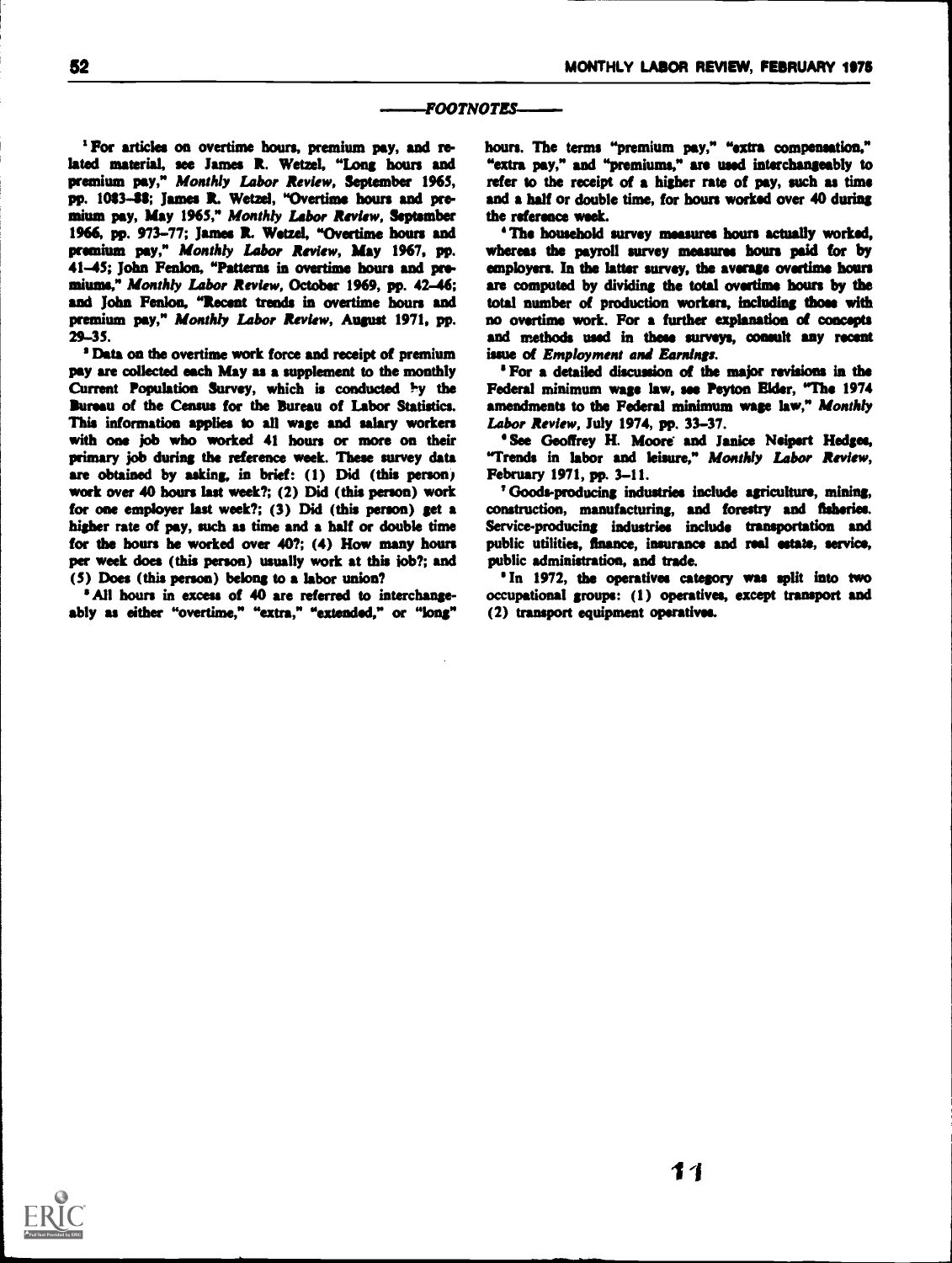# Appendix

This report contains, in addition to the article from the February 1975 issue of the Monthly Labor Review, the following material:

Supplementary tables:

- A. Proportion of overtime workers receiving premium pay, by industry and hours worked, May 1974.
- B. Proportion of overtime workers receiving premium pay, by occupation and hours worked, May 1974.

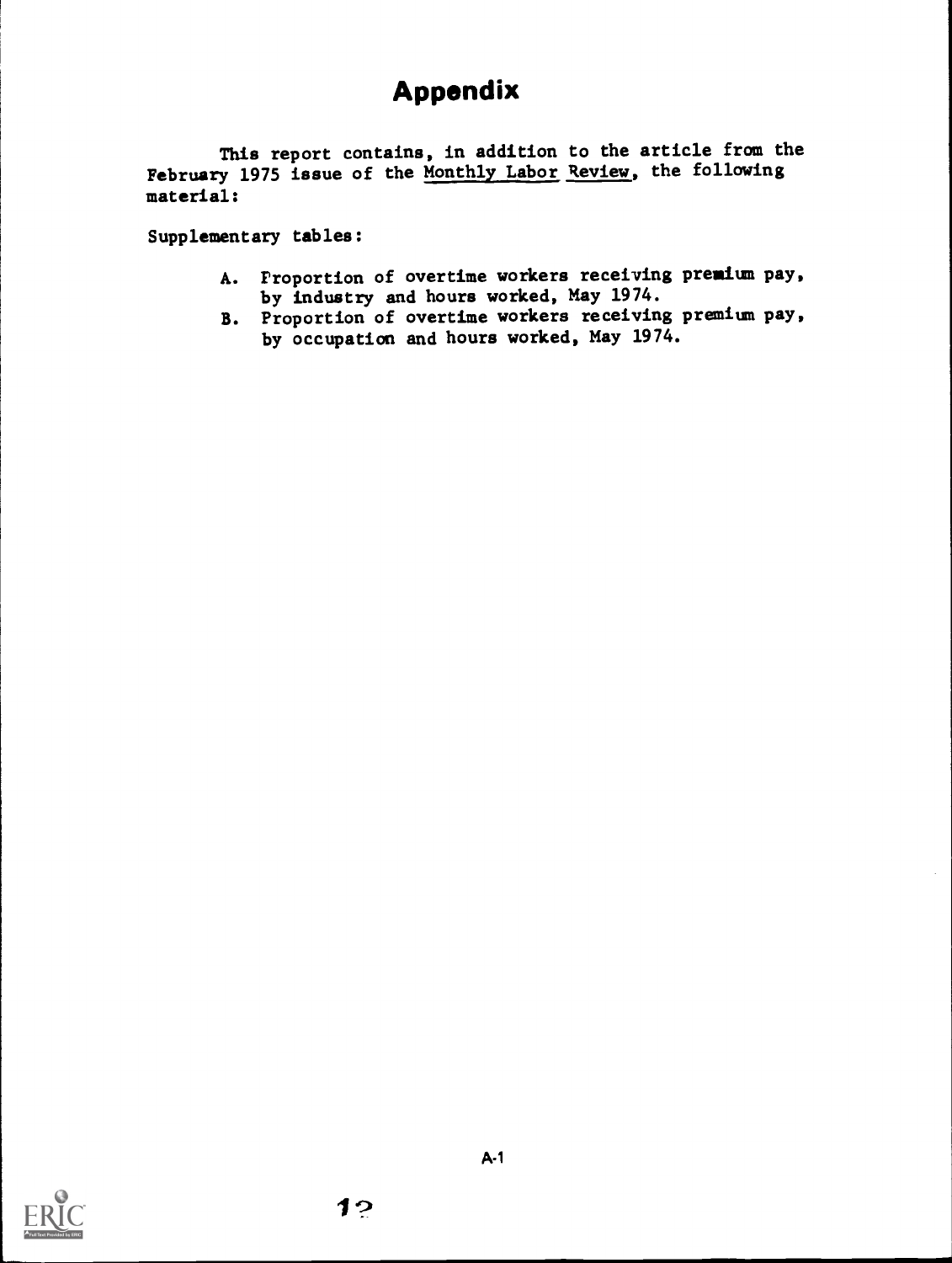### Table A. Proportion of overtime workers receiving premium pay, by industry and hours 4orked, May 1974

(Numbers in thousands)

|                                                                                          |                 | WORKED 41 to 48 hours       |                 | Worked 49 to 59 hours       |                 | Worked 60 or more hours |
|------------------------------------------------------------------------------------------|-----------------|-----------------------------|-----------------|-----------------------------|-----------------|-------------------------|
|                                                                                          | Total<br>worked | <b>Percent</b><br>receiving | Total<br>worked | <b>Percent</b><br>receiving | Total<br>worked | Percent<br>receiving    |
| Industry                                                                                 | overtime        | premium pay                 | overtime        | premium pay                 | overtime        | premium pay             |
| $Total \ldots \ldots \ldots \ldots \ldots \ldots \ldots \ldots \ldots \ldots$            | 7.504           | 53.6                        | 5,439           | 37.0                        | 3,200           | 21.0                    |
| Goods-producing industries                                                               | 3.331           | 71.9                        | 2,189           | 58.2                        | 1,047           | 38.1                    |
| Agriculture                                                                              | 98              | 16.3                        | 130             | 8.5                         | 278             | 4.7                     |
| Forestry, fisheries and mining                                                           | 86              | 67.4                        | 85              | 64.7                        | 72              | 58.3                    |
| Construction                                                                             | 385             | 56.4                        | 322             | 57.1                        | 155             | 38.7                    |
|                                                                                          | 2,762           | 76.1                        | 1,653           | 61.9                        | 542             | 52.2                    |
| Service-producing industries                                                             | 4.173           | 39.0                        | 3.251           | 22.7                        | 2,153           | 12.7                    |
| Transportation and public utilities.                                                     | 508             | 67.9                        | 405             | 48.9                        | 282             | 35.1                    |
| $\mathtt{Trade} \dots \dots \dots \dots \dots \dots \dots \dots \dots \dots \dots \dots$ | 1.614           | 40.0                        | 1,176           | 25.4                        | 738             | 8.8                     |
| Service and finance                                                                      | 1,716           | 28.3                        | 1,446           | 13.4                        | 1,011           | 7.3                     |
| Public administration                                                                    | 334             | 44.6                        | 223             | 22.0                        | 122             | 29.5                    |

Table B. Proportion of overtime workers receiving premium pay, by occupation and hours worked, May 1974

(Numbers in thousands)

|                                                   | to 48 hours<br>Worked 41 |                        | Worked 49 | to 59 hours |          | Worked 60 or more hours |
|---------------------------------------------------|--------------------------|------------------------|-----------|-------------|----------|-------------------------|
|                                                   | Total                    | Percent                | Total     | Percent     | Total    | Percent                 |
|                                                   | vorked                   | recieving              | worked    | receiving   | worked   | receiving               |
| Occupation                                        |                          | overtime [ premium pay | overtime  | premium pay | overtime | premium pay             |
|                                                   |                          |                        |           |             |          |                         |
| $Total$                                           | 7.504                    | 53.6                   | 5,439     | 37.0        | 3,200    | 21.0                    |
|                                                   |                          |                        |           |             |          |                         |
| White collar                                      | 3.247                    | 34.1                   | 2,909     | 16.3        | 1,833    | 8.6                     |
| Professional and technical                        | 1,039                    | 24.8                   | 1,063     | 15.9        | 603      | 11.1                    |
| Managers and administrators.                      | 906                      | 18.0                   | 1,144     | 9.9         | 878      | 4.7                     |
| Clerical                                          | 939                      | 65.5                   | 293       | 52.2        | 102      | 44.1                    |
| $Sales \ldots \ldots \ldots \ldots \ldots \ldots$ | 363                      | 19.8                   | 409       | 11.7        | 250      | 1.6                     |
| Blue collar                                       |                          |                        |           |             |          |                         |
|                                                   | 3,559                    | 75.6                   | 2,077     | 69.2        | 867      | 52.4                    |
| Craft and kindred                                 | 1,495                    | 69.4                   | 947       | 67.7        | 384      | 54.7                    |
| Operatives:                                       | 1,680                    | 82.3                   | 950       | 72.4        | 415      | 49.4                    |
| Nonfarm laborers                                  | 384                      | 70.1                   | 180       | 60.6        | 68       | 57.4                    |
| Service                                           | 618                      | 33.8                   | 343       | 28.9        | 248      | 20.2                    |

 $1$  Represents the sum of operatives except transport and transport equipment operatives.